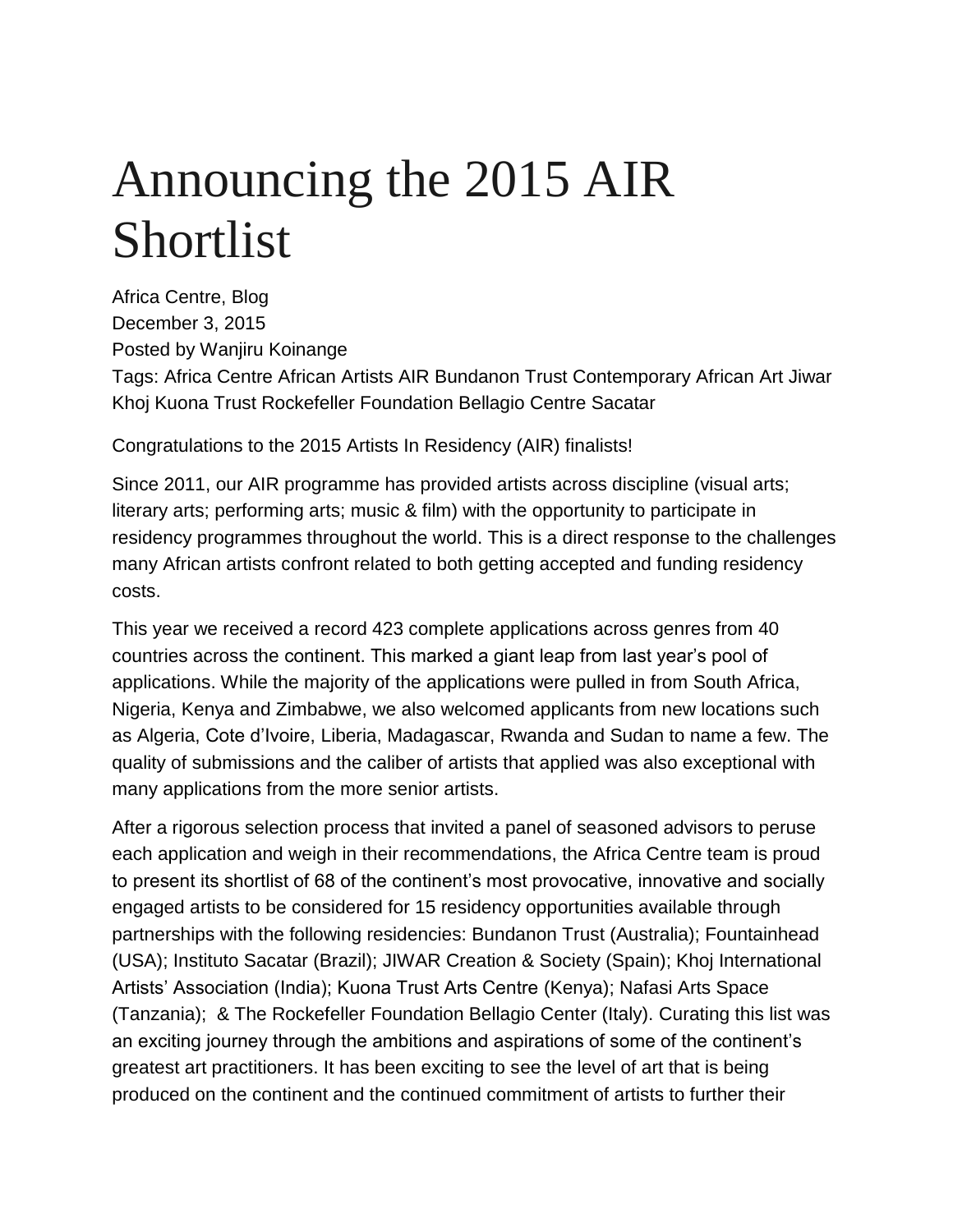practice and make a significant mark on their communities both locally and internationally.

To the 68 shortlisted artists, congratulations!

**Film:**

- [Francois Verster](https://en.wikipedia.org/wiki/Fran%C3%A7ois_Verster) (South Africa)
- [Philippa Ndisi-](http://philippandisiherrmann.virb.com/) Herrmann (Kenya)
- [Yared Zeleke](http://africasacountry.com/2015/09/qa-with-yared-zeleke-creator-of-groundbreaking-ethiopian-film-lamb/) (Ethiopia)

## **Literature/Creative Writing:**

- [Doreen Baingana](https://en.wikipedia.org/wiki/Doreen_Baingana) (Uganda)
- [Gabeba Baderoon](http://badilishapoetry.com/gabeba-baderoon/) (South Africa)
- **[John Sibi-Okumu](https://www.johnsibi-okumu.com/) (Kenya)**
- [Kerry Hammerton](http://badilishapoetry.com/kerry-hammerton/) (South Africa)
- [Lauren Beukes](http://laurenbeukes.com/about/) (South Africa)
- [Liam Kruger](http://badilishapoetry.com/liam-kruger/) (South Africa)
- [Masande Ntshanga](http://umuzi.bookslive.co.za/blog/2015/10/05/masande-ntshanga-chats-about-the-south-african-literary-landscape-and-his-debut-novel-the-reactive-podcast/) (South Africa)
- [Nana Oforiatta Ayim](http://www.design233.com/nana-oforiatta-ayim/) (Ghana)
- [Sibabalwe Oscar Masinyana](http://creativeseed.co.za/linguistics/staff/masters-student/) (South Africa)
- [Sindiwe Magona](http://openbookfestival.co.za/authors/sindiwe-magona/) (South Africa)
- [Susan Kiguli](https://en.wikipedia.org/wiki/Susan_Nalugwa_Kiguli) (Uganda)
- [Titilope Sonuga](http://brittlepaper.com/2015/11/titilope-sonuga-thrills-lagos-fans-night-poetry-music) (Nigeria)
- [Togara Muzanenhamo](http://www.panorama.co.zw/index.php/book-review/189-a-conversation-with-poet-togara-muzanenhamo) (Zimbabwe)
- [Tsitsi Dangeremba](https://en.wikipedia.org/wiki/Tsitsi_Dangarembga) (Zimbabwe)

#### **Music:**

- [Atemi Oyungu](http://www.standardmedia.co.ke/m/story.php?articleID=2000181585&story_title=WCW-Atemi-Oyungu-Breathing-soul-into-Kenyan-music) (Kenya)
- [Fathy Adly Salama](https://en.wikipedia.org/wiki/Fathy_Salama) ( Egypt)
- [Girma Yifrashewa Gebretsadik](http://www.nytimes.com/2013/06/10/arts/music/girma-yifrashewa-pianist-composer-at-issue-project-room.html?_r=1) ( Ethiopia)
- [Kato Change](https://www.youtube.com/watch?v=V4jpgpc2lzs) (Kenya)

## **Performing Arts:**

- [Anthea Moys](http://www.antheamoys.com/) (South Africa)
- [Antonio Bukhar](http://www.antoniobukhar.com/) (Uganda)
- [Buhlebezwe Siwani](https://www.linkedin.com/in/buhlebezwe-siwani-34489a63) (South Africa)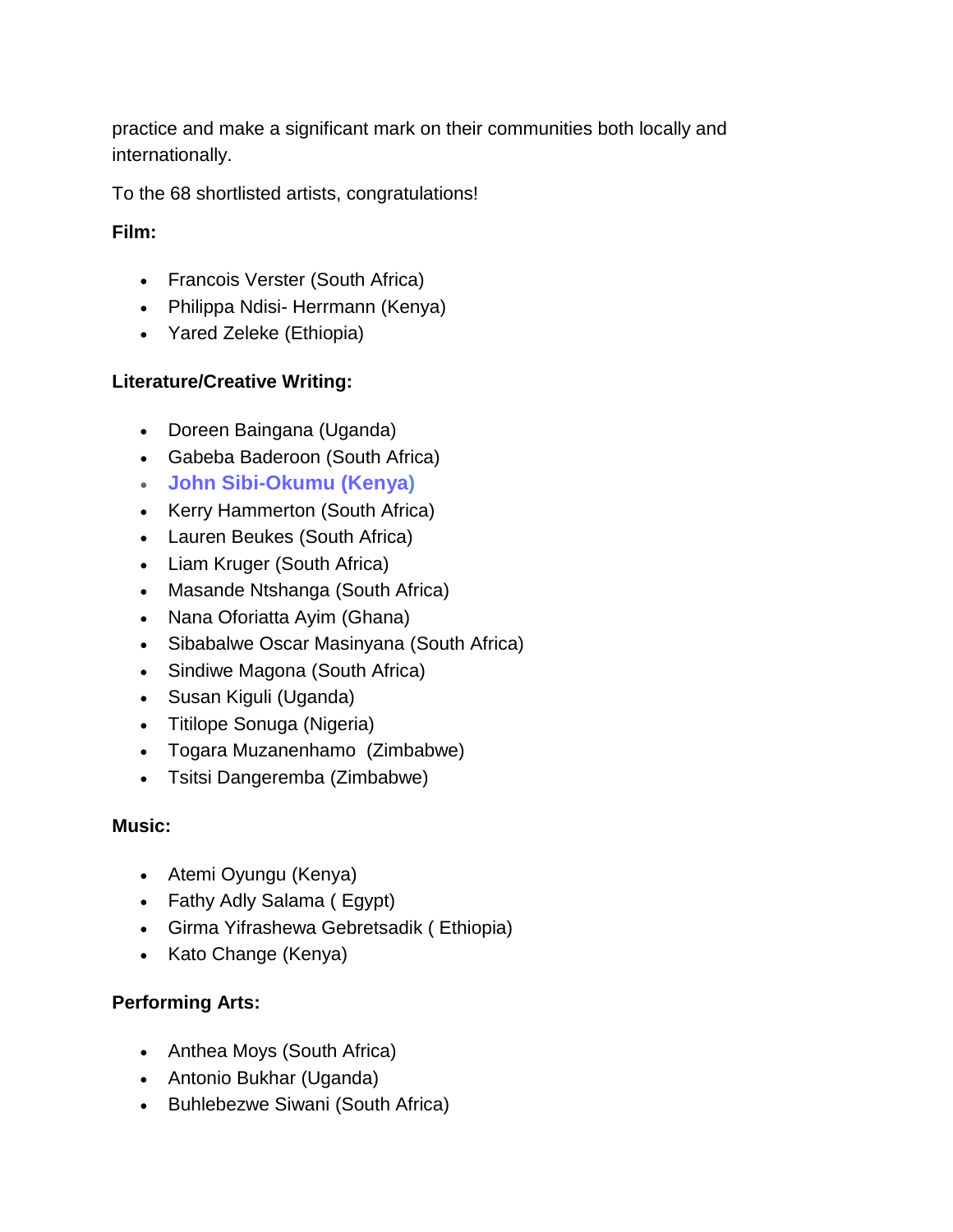- [Nawel Skandrani](http://www.nawelskandrani.com/#!bio/c1xye) (Tunisia)
- [Siyamukelwa Nkululeko Ngcobo](https://www.youtube.com/channel/UChcKFBYKjy7aTXxcjiJOVPg) (South Africa)
- [Yuhl Nala Headman](https://www.linkedin.com/in/yuhl-headman-7a37b45b) (South Africa)

# **Visual Arts:**

- [Andrew Esiebo](http://www.andrewesiebo.com/#new-page) (Nigeria)
- [Aza Masongi](http://www.iam-africa.com/kristine-tsala-and-aza-mansongi-two-thirds-of-the-3kokoricos-collective) (DRC)
- [Bernard Akoi-Jackson](http://dutchartinstitute.eu/page/6193/bernard-akoi-jackson) (Ghana)
- [Candice Breitz](http://10and5.com/2015/09/09/fnb-joburgartfair-featured-artist-candice-breitz-a-strong-work-of-art-asks-the-right-questions/) (South Africa)
- [Chibuike Uzoma](http://omenkagallery.com/artist/chibuike) (Nigeria)
- [Collin Sekajugo](http://www.nytimes.com/2013/10/17/arts/international/in-rwanda-studio-space-as-catalyst.html?_r=0) (Uganda)
- [Elize Vossgatter](http://www.elizevossgatter.co.za/) (South Africa)
- [Euridice Getúlio Kala](http://euridicekala.blogspot.co.za/p/cv.html) (Mozambique)
- [Francois Knoetze](http://10and5.com/2014/06/13/young-south-africa-francois-knoetze-trash-speaks-volumes/) (South Africa)
- [George Atta Kwami](http://attakwami.com/about/) (Ghana)
- [Georgia Papageorge](https://en.wikipedia.org/wiki/Georgia_Papageorge) (South Africa)
- [Helen Sebidi](http://21icons.com/helen-sebidi) ( South Africa)
- [Houda Ghorbel](http://www.imagomundiart.com/artworks/houda-ghorbel-who-are-you) ( Tunisia)
- [Ibrahim Mohammed Mahama](http://aadatart.com/interview-ghanaian-artist-ibrahim-mahama/#.VmC4FOOGSkp) (Ghana)
- [Jacqueline Karuti](http://thirdroomstudios.com/?page_id=2) (Kenya)
- [Jeremy Sean Waffer](http://wsoa.wits.ac.za/fine-arts/professor-jeremy-wafer/) (South Africa)
- [Jodi Leigh Beiber](http://www.jodibieber.com/) (South Africa)
- [Joel Mpah-Dooh](http://omenkagallery.com/artist/joel) (Cameroon)
- [Leslie Lumeh](http://leslielumeh.com/about/) (Liberia)
- [Lionel Davis](http://asai.co.za/artist/lionel-davis/) (South Africa)
- [Liza Grobler](http://lizagrobler.com/about/) (South Africa)
- [Marcia Kure](https://en.wikipedia.org/wiki/Marcia_Kure) (Nigeria)
- [Maya Ben Chikh El Fegoun](http://www.imagomundiart.com/artworks/maya-ben-chikh-el-fegoun-untitled) (Algeria)
- [Meskerem Assegued Bantiwalu](http://curatorsintl.org/collaborators/meskerem_assegued) (Ethiopia)
- [Mina Nasr Tadros](http://www.syra-arts.com/site/Artists/ArtistProfile/tabid/83/ID/27/Default.aspx) (Egypt)
- [Moataz Nasreldin Attia](http://www.moataznasr.com/) (Egypt)
- [Modisa Motsomi](http://10and5.com/2014/04/25/featured-modisa-tim-motsomi/) (Botswana)
- [Nicene Kossentini](http://nicenekossentini.com/old/index.html) (Tunisia)
- [Olu Amoda](http://1-54.com/new-york/artists/olu-amoda/) (Nigeria)
- [Richard Mudariki](http://richardmudariki.com/Biography/) (South Africa)
- [Rowan Smith](http://www.whatiftheworld.com/artist/rowan-smith/) (South Africa)
- [Sarah Peace](http://www.guardian-series.co.uk/news/11364115.Nigerian_artist_marks_100_days_since_schoolgirls_kidnapping/?ref=rss) (Nigeria)